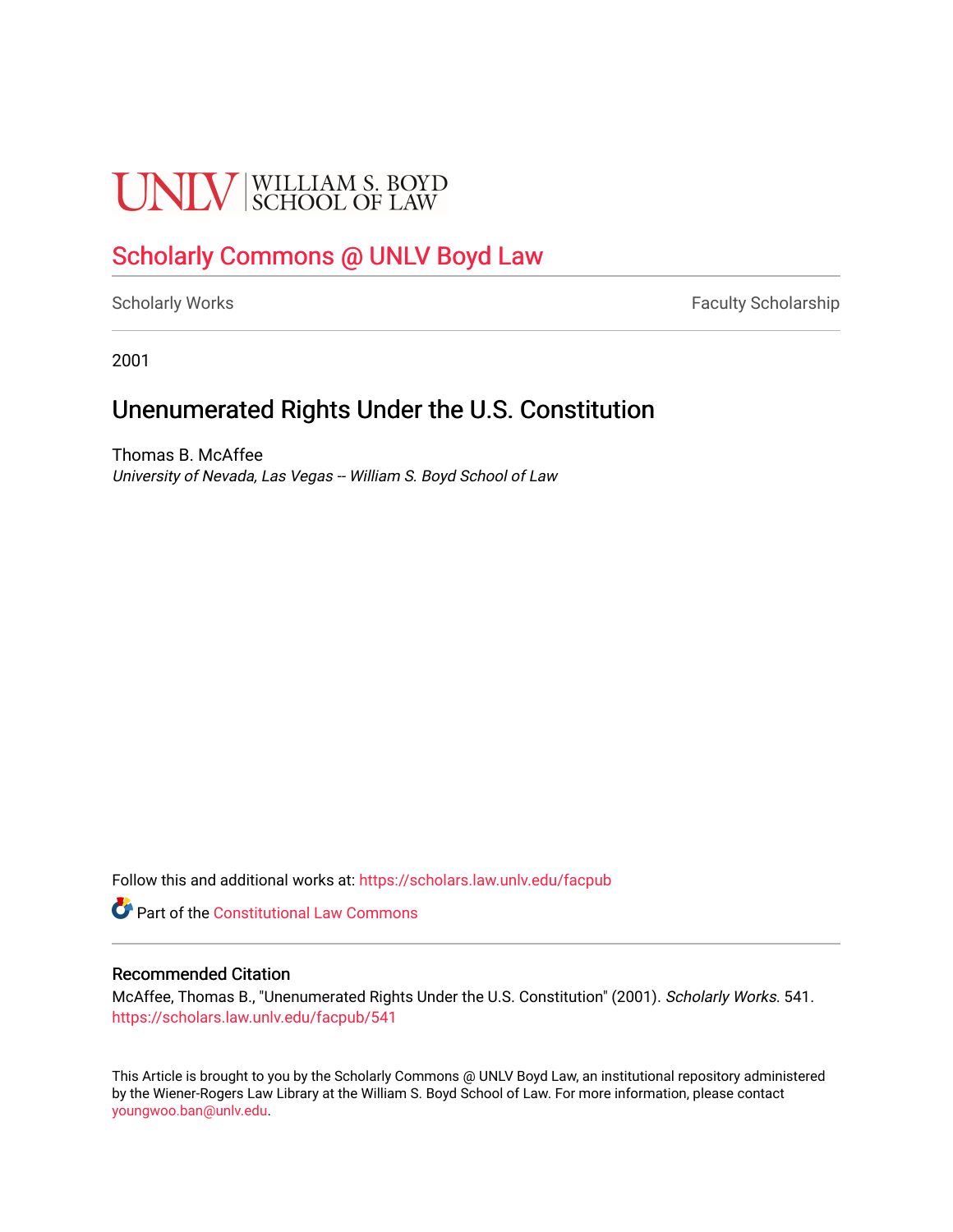# nenunmerat Righ Under the **United** States Constitution

*by Thomas* B. *McAffee*

modern constitutional la **r** pr good or ill, is Roe *v. Wade*, the<br>Su rme Court's abortion decision. **S<sub>t</sub> me Court's abortion decision.**<br>Fract the beginning, the big question the beginning, the big question h en, where in the text of the C itution do we find this "right of pr y" that secures the right to che le abortion? Some scholars have ard that such a right could not be fo in the text or structure of the ion. One powerful counter stems from a textual approach to giving effect to  $\therefore$  ie Constitution. The argument is that, if we look carefully enough at the text and history, they both support the view that the framers were more deeply committed to protecting fundamental rights, rooted either in a moral reality or perhaps in the unwritten English constitution, than they were to the power of the people to adopt laws, or authorize the adoption of laws, that would invade the rights conceived of as "inalienable."

The centerpiece of this strategy for defending the modern Court's role in articulating unenumerated rights is the text of the Ninth Amendment. It provides: "The enumeration in the Constitution, of certain rights, shall not be construed to deny or disparage others retained by the people." Numerous modern commentators believe that this

language reaffirms that the origin of these rights is not the written Constitution itself; they are pre-existing rights that were retained by the people in the social compact **by** which they

formed their political relationship. At a<br>national level, many contend that the Declaration of formally enacted this fundamental *be* relationship. This social compact

existed, in the minds of these advocates, prior to, and separate from, the adoption of the written constitution. This argument is based on history and can be judged historically. In my view, the better historical view suggests that the Constitution does not broadly grant unenumerated rights but merely requires nondiscrimination in the rights accorded persons under state law.

The text of the Ninth Amendment refers to other rights "retained by the people." While this language could refer to implied limitations on the powers granted the proposed federal

national level, many *th s defending the Constitution Independence*<br>formally enacted this *inherent rights in the federal system* did not assume that there were any because they did not need to.

> government, in addition to the express limits specified in the Bill of Rights, it is also true that the "other rights 'retained by the people' could simply allude to the many rights and interests which the people did not [convey] when they granted limited, specifically enumerated powers in Article **I** of the Constitution." Madison and

> > *continued* on *page 28*

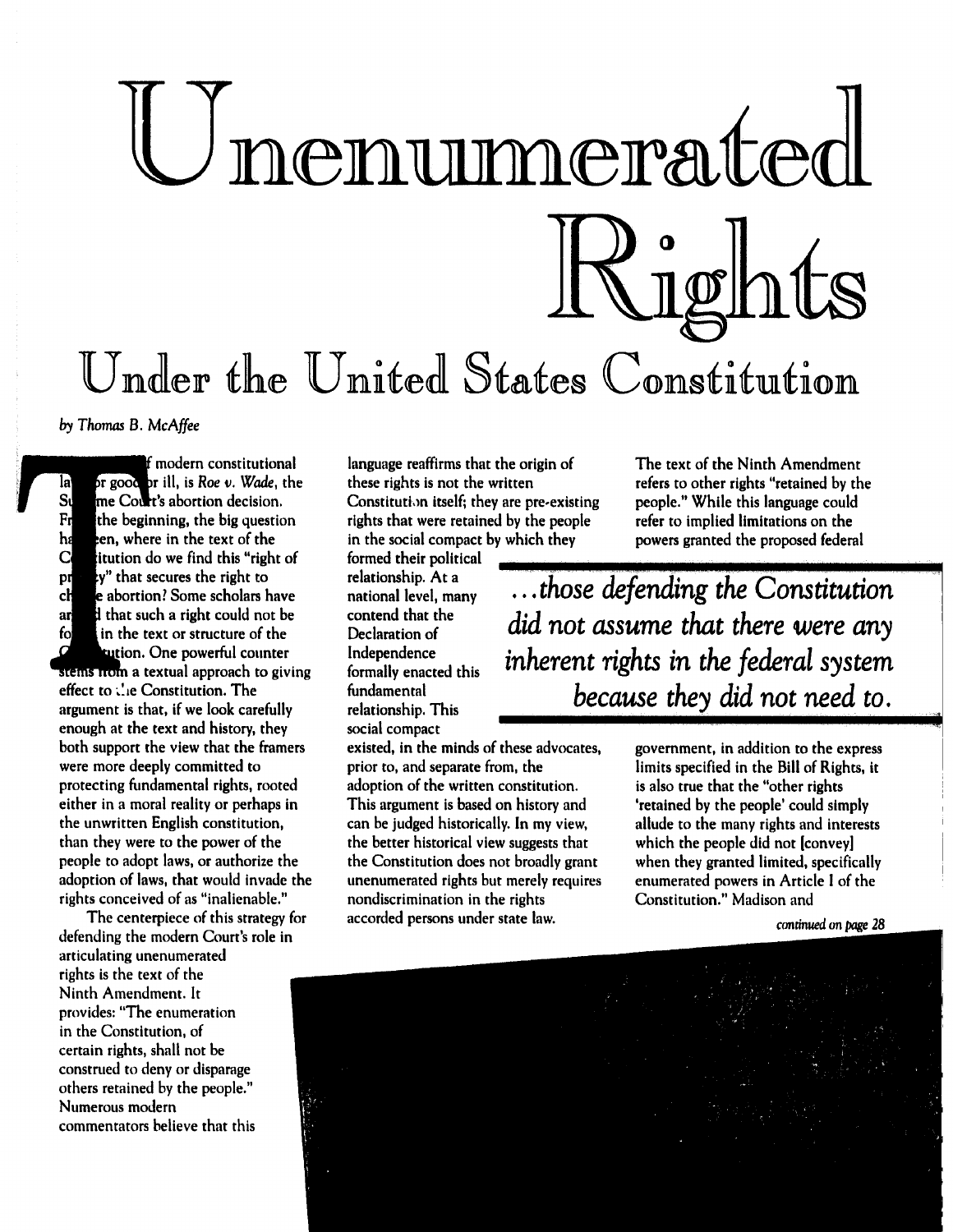## **Unenumerated Rights Under the United States Constitution**

#### *condnued from page 27*

others were afraid that inclusion of a Bill of Rights would undercut the enumerated powers scheme of the new government. James Wilson in Pennsylvania contrasted the federal Constitution with the constitutions of the states because, under them, the people had "invested their representatives with every right and authority which they did not in explicit terms reserve." **By** contrast, under the proposed federal Constitution, because of the enumerated powers scheme, "the

As carly as 1788. George Mason, the draftsman of the *Vivornia Declaration* of Righis, affired a brotosed federal Bill of Rhobin Hud ominied the language of equality and expressly limited protection of specified rights to "freemen" (non-slaves) only.

reverse of the proposition [found in the state constitutions] prevails, and everything which is not given, is reserved." This is why Madison could argue that the unamended Constitution provides that "every thing not granted is reserved," but could also contend that "[i]f an enumeration be made of our rights" it will be "implied that every thing omitted is given to the

The implied rights reading of the Ninth Amendment requires us to assume that there were inherent rights in the federal system, but not in the constitutional systems of the states. But those defending the Constitution did not assume that there were any inherent rights in the federal system because they did not need to; the people's rights stemmed from the obvious implications of a limited grant of federal powers.

It has also been suggested that unenumerated fundamental rights may have been conceived as among the "privileges or immunities of citizens of the United States" secured **by** the Fourteenth Amendment. Acknowledging that the Ninth Amendment originally "sounded in federalism," and was designed simply to secure the enumerated powers scheme that was thought to protect rights, Yale Law Professor Akhil Amar finds it significant that **by 1867** fifteen states "had borrowed from the federal template and adopted 'baby Ninth Amendments."' By **1866,** Amar believes that those who drafted the Fourteenth Amendment construed these so-called baby Ninth Amendments as protecting unenumerated fundamental rights, and hence believed that these unenumerated rights would be among the rights "incorporated" in the Fourteenth and applied as limits on state government.

As early as **1788,** George Mason, the draftsman of the Virginia Declaration of Rights, offered a proposed federal Bill of Rights that omitted the language of equality and expressly limited protection of specified rights to "freemen" (non-slaves) only. Proceeding with caution, Madison **did** not include this limiting language, but

omitted from his proposed Bill of Rights all specific reference to natural rights. The paraphrase from Virginia's Declaration of Rights that he did include not only did not expressly refer to natural rights, but was proposed for inclusion in a constitutional prefix and failed to move in the direction of the "harder" language of command and prohibition that could serve as legal limits on government. There is every reason to think the Madison drafted as he did because he wanted to pay appropriate lip service to basic principle while avoiding a potential for legally undermining slavery.

With the end of slavery, it is clear that the reconstruction era members of Congress sought to extend basic civil rights guarantees as limits on state power. The most fundamental question is whether by 1866 they would have equated fundamental civil rights with natural, and hence unenumerated, rights, or were simply trying to prevent racial and other forms of invidious discrimination in state decisions about the scope of rights. Professor Amar's unenumerated rights interpretation of the Privileges or Immunities Clause, that hooks up the Fourteenth Amendment and the concept of rights that are inalienable, is usefully contrasted with the one adopted **by** Virginia Law Professor John Harrison. Harrison contends that, once we are beyond the protections guaranteed **by** the relatively specific guarantees of the federal Bill of Rights, and are referring to what might be described as ''common-law rights," our focus becomes whether a law "abridges" the protected privileges or immunities. In his view, then, the basic rights of citizens are given only "antidiscrimination" protection. "In textual terms, this means that the term 'abridge' in the Privileges or Immunities Clause has an antidiscrimination rather than a prohibitionist meaning, just as it has in Section 2 of the Fourteenth Amendment and in the Fifteenth Amendment."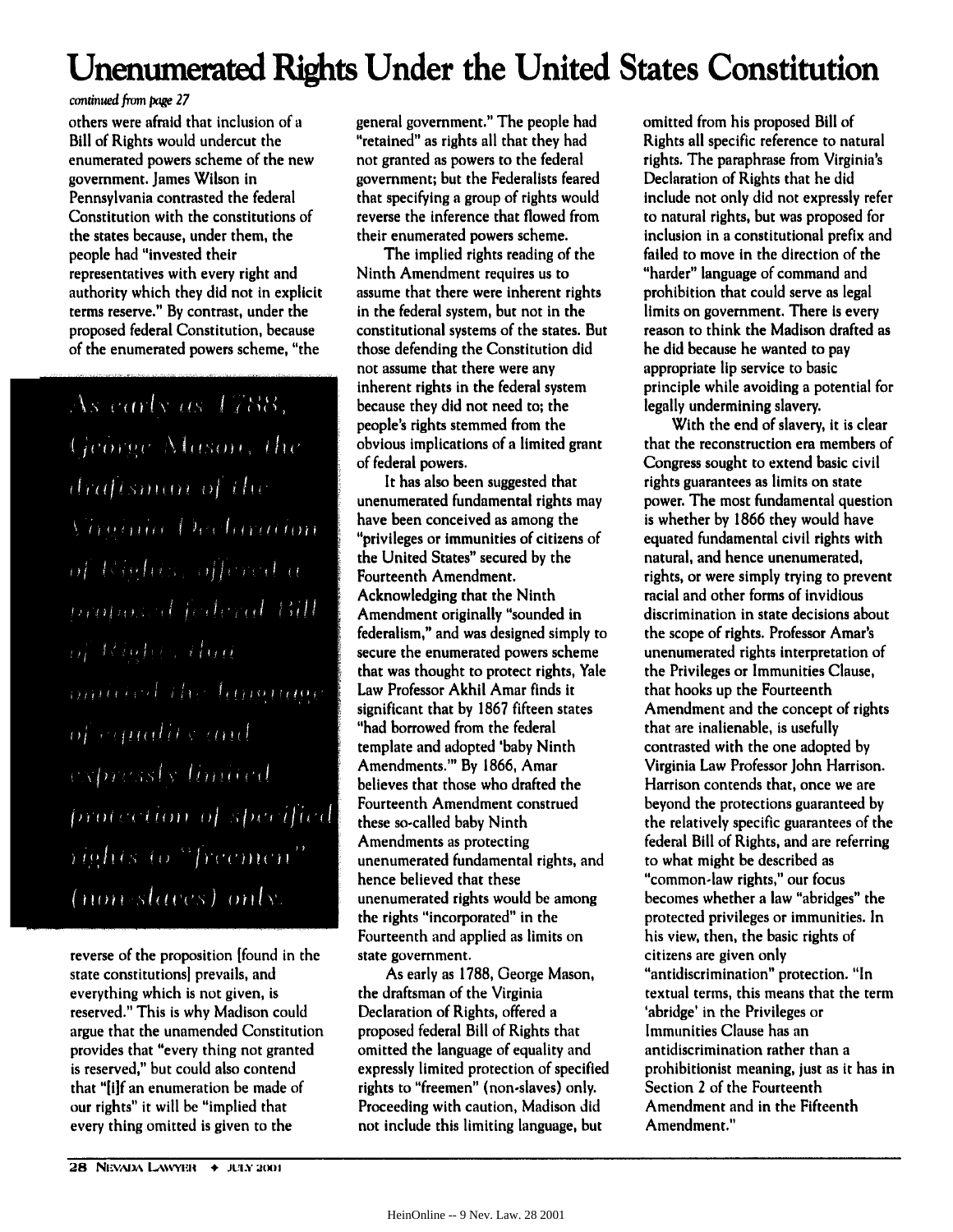A central motivation of those who drafted and ratified the Fourteenth Amendment was to combine federal empowerment to protect the civil rights of the freedmen with a structure that did not altogether shift the basic power to regulate those rights away from the states. Responding to an argument that proponents of the Civil Rights Act of 1866 would effectively grant general legislative powers to Congress, Representative Shellaburger of Ohio contended that **the** law "neither confers nor defines nor regulates any right whatever," but only requires "that whatever of these enumerated rights and obligations are imposed **by** State laws shall be for and upon all citizens alike without distinctions based on race or former condition in slavery." The Congressman's statements supports Harrison's analysis and undermines Amar's view.

Furthermore, the Senators on whom Professor Amar relies for a "broad rights" understanding of the Ninth Amendment actually lend even stronger support to an anti-discrimination reading of the Privileges or Immunities Clause. Thus Senator Nye of Nevada referred to the privileges or immunities of citizenship as "[tihese natural and personal rights" that "are State rights, and all the legitimate sovereignty the States have, or can have, is to protect them under equal laws." The Senator acknowledged the need for a remedy for the problems in securing rights in the South, but argued that the "remedy lies in equalized protection under equal laws."

**If** the Ninth Amendment were read as limiting state governments, the already existing wedge between this view of the Constitution and the views held **by** Thomas Jefferson would become an unbridgeable gulf. In **1819** and **1820,** the nation experienced the crisis of the Missouri Compromise. In the midst of this crisis, it was clear to Jefferson that the threatened rejection of Missouri's bid for statehood unless **it** abandoned its slave system or opened its borders to free blacks represented a violation of the original federal bargain and threatened to undermine Missouri's

sovereign power to determine its own domestic affairs. Jefferson may well have been a natural rights thinker, but there is little doubt that he was also a "states' rights" thinker who in **1787** as well as **1820** would have put states' rights ahead of natural rights in the context of resolving any clash of values. We have every reason to believe that the framers of the Constitution would not have purposely left the door open to this result.

When John Bingham, the principle draftsman of the Fourteenth Amendment, argued for incorporation, he described the "privileges and immunities of citizens of the United States" as "chiefly defined in *the* first eight amendments to the Constitution of the United States." Similarly, Senator Jacob Howard said the phrase included "the personal rights guaranteed and secured **by** *the first* eight amendments of the Constitution." Even Amar acknowledges "both Bingham and Howard seemed to redefine 'the Bill of Rights' as encompassing only the first eight rather than ten amendments, presumably because they saw the Ninth and Tenth Amendments as federalism provisions." But the positions of Senator Howard and Congressman Bingham cannot be surprising. The reason we debate the "incorporation doctrine" today is precisely that defenders of the Fourteenth Amendment consistently referred to the idea that the Privileges or Immunities Clause secured the rights already protected by the Constitutionoften enough, with some acknowledgment that the federal Bill of Rights initially did not limit the states or grant enforcement power to the national government.

In many ways, to fall into the temptation to read the Privileges or Immunities Clause as an unenumerated rights guarantee is to fall into the same trap as that facing interpreters of the Ninth Amendment as originally drafted. Precisely because those who framed the federal Constitution, as well as the Fourteenth Amendment, were **by** and large people who believed in a moral reality that justified the effort to limit government, we are tempted to think

that we, as interpreters, have been conveyed the task of determining what limits on government moral reality requires. But the framers of the Constitution and Fourteenth Amendment confronted the difficulties of limiting government **by** a written Constitution. In the process, one has to face not only the question of what limits should be imposed, but also institutional questions about how the precise scope of those limits are to be determined as well as enforced. Disappointing though it might be, there is no room for doubt that the founding generation displayed a willingness to sacrifice the Lockean ideal of human equality to establish the union they saw as vital to the development of the nation. They compromised on the issue of slavery.

The issue of human equality as haunting our constitutional order, in significant part because the law and Constitution stood behind human slavery; Jefferson may have done us a great favor, even if the ideals he stated were significantly ignored, in giving voice to a model of government and man's role in the scheme of things that couldn't be reconciled with slavery over the long haul. But even if we say a silent thank you to Jefferson for drafting the language that became the Declaration of Independence, we would do him a disservice in thinking that he stated the ideals that animated our constitutional system through most of the Nineteenth Century or that what he said in the Declaration constituted binding fundamental law - **or** that a purpose of the Fourteenth Amendment was to give legal and constitutional voice to the concept of inalienable rights. **O.**

*The author* is *a Professor of* Law at the William S. Boyd *School of* Law, *UNLV. He is one of* the Law School's founding *faculty* members coming from Southern *Illinois's law school* where *he taught for* nearly two decades. He is a nationally recognized scholar of constitutional law and history.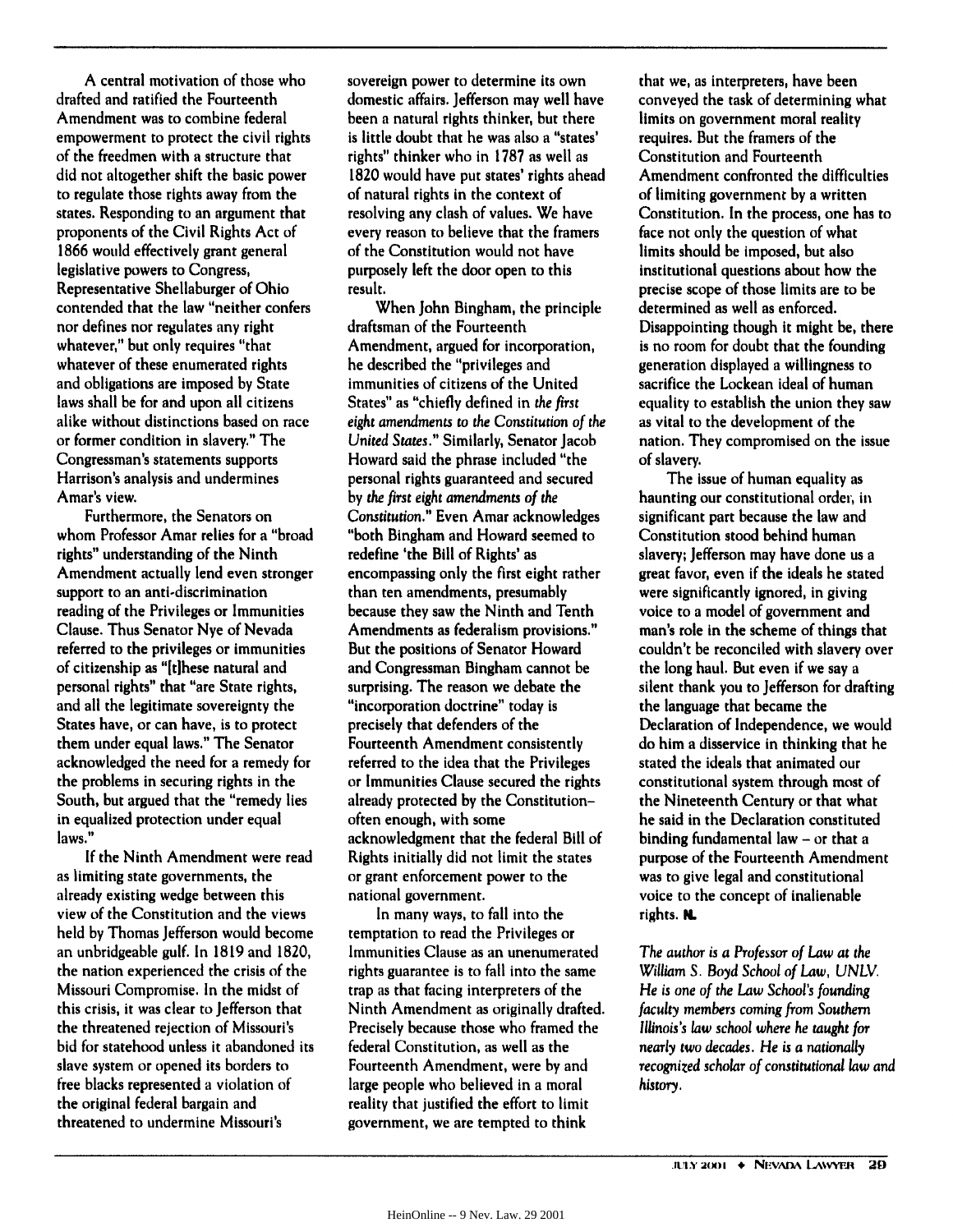## **Elder Law: The Emerging Practice**

*b%* lames **M.** O'Reilly Elder Law Chairman

At its August meeting last year, the Board of Governors of the State Bar of Nevada approved the formation of an Elder Law Section.

However, the cradle of Elder Law as a distinct practice specialty was a panel discussion sponsored by the American Bar Association Commission on Legal Problems of the Elderly at the 1984 ABA Annual Convention in Chicago. The panel topic was *"Doing Well* By *Doing* Good, Working With Older Clients." More than 15 years later, this theme continues to resonate in elder law offices and has been variously phrased as:

- \* "Serving the client first."
- \* "Dealing with family dynamics."
- \* "People oriented attorneys."
- \* "The holistic practice."
- \* "Sharing and caring."
- \* "Going above and beyond."

Manifestly, Elder Law practices are different from other law practices. The mission of the Nevada State Bar Elder Law Section is to assist attorneys to identify and meet client needs through the exchange of ideas and information on substantive elder law issues and the management of successful practices.

In managing our practices, each of us has experienced the following:

- **"** the high expectations of welleducated, aging baby boomers,
- the ability of baby boomers to use the internet to gather information,
- the demand for instantaneous

response and accurate information, • the expectation of one-stop holistic

- shopping,
- **"** the need for guidance on legal, financial and social investments and
- the decreased need for "legal" information and the increased emphasis on "problem solving."

This last one, a shift from a legal orientation to one of problem solving is perhaps the most significant paradigm shift that we are experiencing in our practices.

There is an unmistakable movement towards multidisciplinary practices in all of the professions. The American Institute of Certified Public Accountants has been promoting the "Elder Assurance" program for the last several years. The American Bar Association

#### DON'T PLAY AROUND **WHEN IT COMES TO** IMMIGRATION LAW



# **MMIGRATION LAV**

HirsonWexlerPerl is a full service immigration law firm dedicated to your immigration legal needs. Our firm represents employers, corporations and individuals and handles all immigration cases including intra-company transfers, H-1B professionals, investors and family related petitions. We can help you and your clients work through the extensive red tape surrounding immigration cases.

- 
- $\blacksquare$  Intra-company Transfers  $\blacksquare$  Labor Certifications
- **Example 3 Professionals & Investors Consular Processing**
- **Example 3** Free Trade Agreement (NAFTA) **Employer Sanctions**
- 
- **m** Temporary Work Visas **Exercise 19 International Permanent Residence (Green Cards)** 
	-
	-
	-
- **Entertainers & Sports Professionals . Family Related Petitions**

**All** Nevada State legal matters are referred out; our attorneys are not licensed to practice Nevada State law.

#### **HHIRSONWEXLERPERL ATTORNEYS AT LAW**

AV Rated

For more information contact us at: phone: **702-737-5414 s** fax: **702-792-5107** . email: hirson-lv@hirson.com

www.hirson.com **•** also in Newport Beach, Los Angeles and San Diego, **CA •** Phoenix, AZ \* New York, NY \* Toronto, Canada